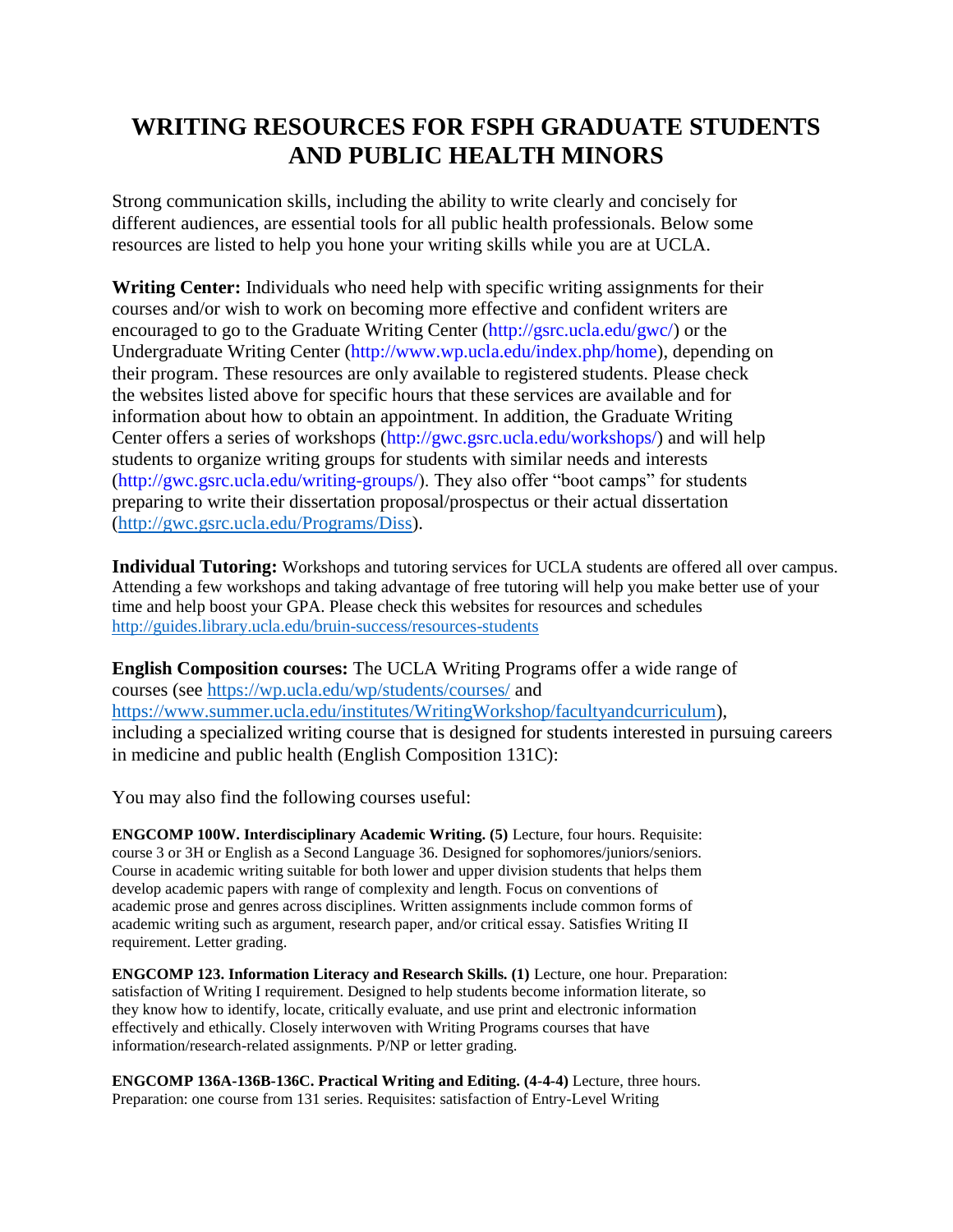requirement, course 3. Sequence in practical writing and editing ability specifically designed to prepare students for careers. Analysis of prose and literary styles necessary to variety of writing in professional, nonacademic fields combined whenever possible with practical experience in variety of writing internships and training in wide range of editorial skills. In Progress (136A) and P/NP or letter (136B, 136C) grading.

**English as a Second Language (ESL) courses:** A range of classes are also offered at UCLA that are specifically designed to help students whose first language is not English to improve their academic language skills, including reading, listening, speaking and writing in English (http://catalog.registrar.ucla.edu/ucla-catalog18-19-1406.html):

**ESL 97A,** Variable Topics in English as a Second Language There are also several ESL courses for international students who wish to serve as Teaching Assistants. For more details on each of these courses, see: http://www.wp.ucla.edu/index.php/ta-applications/courses-for-international-tas To determine which course is appropriate for you, you should register for and take the ESL Placement Exam: http://www.wp.ucla.edu/index.php/placement-exam-schedule

**Writing Classes Offered in FSPH:** A number of courses in FSPH include writing components; please check the course listings for each department for more details. The following courses are among those that focus explicitly on development of professional writing skills:

**CHS 225. Writing for Publication in Public Health. (4)** Seminar, four hours. Requisites: course 219, two graduate biostatistics courses, one graduate epidemiology course. Development of skills for advanced doctoral students in producing peer-review-quality research papers, with focus on theoretically informed empirical research papers. Examination of other types of manuscripts (e.g., reviews) included. Letter grading.

**CHS 485. Resource Development for Community Health Programs. (4)** Lecture, three hours; fieldwork, one hour. Designed for graduate students. Overview course of fund and resource development for public health and community-based programs. Lectures and workshops include developing grant proposals, researching funding sources, evaluating proposals, developing volunteer and in-kind resources, and implementing capital campaigns. Letter grading.

**EHS M412. Effective Technical Writing. (2)** (Same as Environment M412.) Lecture, one hour. Essentials of grammar, punctuation, syntax, organization, and format needed to produce well written journal articles, research reports, memoranda, letters, and résumés. Emphasis on accuracy, clarity, conciseness, and avoidance of common errors in advanced technical writing, using critique, exercises, and examples. S/U grading.

**EPI 413. Methods of Scientific Communication. (2)** Lecture, two hours. Requisites: courses 200A, 200B, and 200C (or 100). Principles of scientific writing and communication. Approaches to developing effective written, oral, and visual presentations of epidemiologic research findings. Communication issues arising in conduct of research, including informed consent process. S/U or letter grading.

Please note that these courses may be restricted to students from the department in which they are offered; please contact the instructors for specific courses if you wish to take a course outside your home department to find out whether this is possible. **Research Workshops and the UC Library System:** The Biomed Library at UCLA